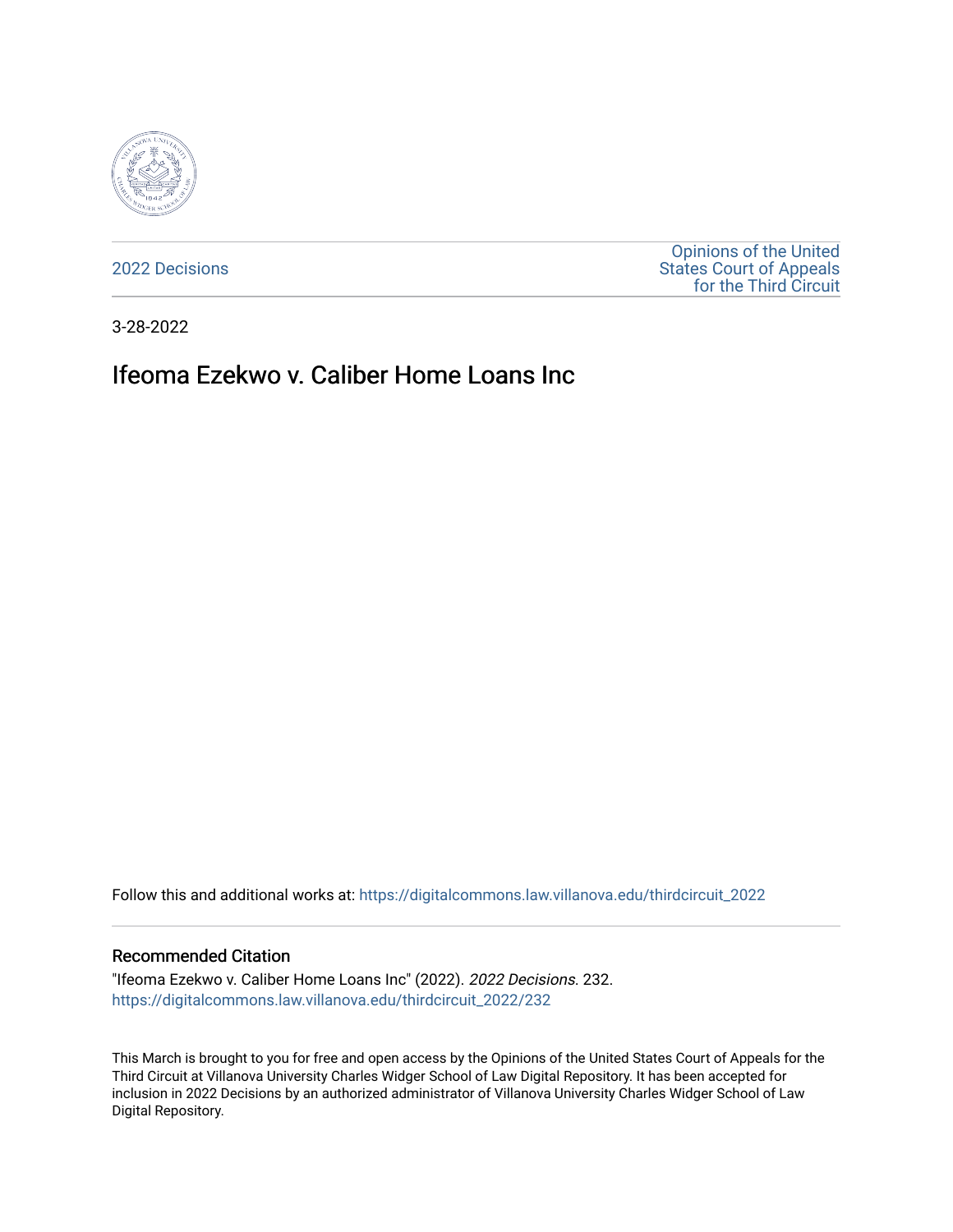### **NOT PRECEDENTIAL**

### UNITED STATES COURT OF APPEALS FOR THE THIRD CIRCUIT

 $\frac{1}{2}$ 

No. 21-2250  $\frac{1}{2}$ 

## IFEOMA EZEKWO, Appellant

v.

CALIBER HOME LOANS INC; JAMAR HARRIS; LEDER WETTRE, Individually and in her official capacity as Justice of the Federal District Court Newark, New Jersey; SUSAN D WIGENTON, Individually and in her Official capacity as Justice of the Federal Court of Newark, New Jersey; JOAN BEDRIN MURRAY, Individually and in her Official capacity as Justice of the Superior Court of Bergen County, New Jersey; SHERIFF CURETON, Individually and in his Official capacity as Sheriff of Bergen County, New Jersey; STEPHEN CATANZARO; JOY HARMON SPERLING; CHRISTINA LIVORSI; SHERRI SMITH; JOHN AND JANE DOES 1 TO 10

> On Appeal from the United States District Court for the District of New Jersey (D.C. Civil Action No. 2:20-cv-16187) District Judge: Honorable Susan D. Wigenton

\_\_\_\_\_\_\_\_\_\_\_\_\_\_\_\_\_\_\_\_\_\_\_\_\_\_\_\_\_\_\_\_\_\_\_\_

 $\mathcal{L}_\text{max}$  , where  $\mathcal{L}_\text{max}$  is the set of the set of the set of the set of the set of the set of the set of the set of the set of the set of the set of the set of the set of the set of the set of the set of the se

Submitted Pursuant to Third Circuit LAR 34.1(a) March 15, 2022

Before: RESTREPO, PHIPPS and COWEN, Circuit Judges

(Opinion filed: March 28, 2022)

 $\frac{1}{2}$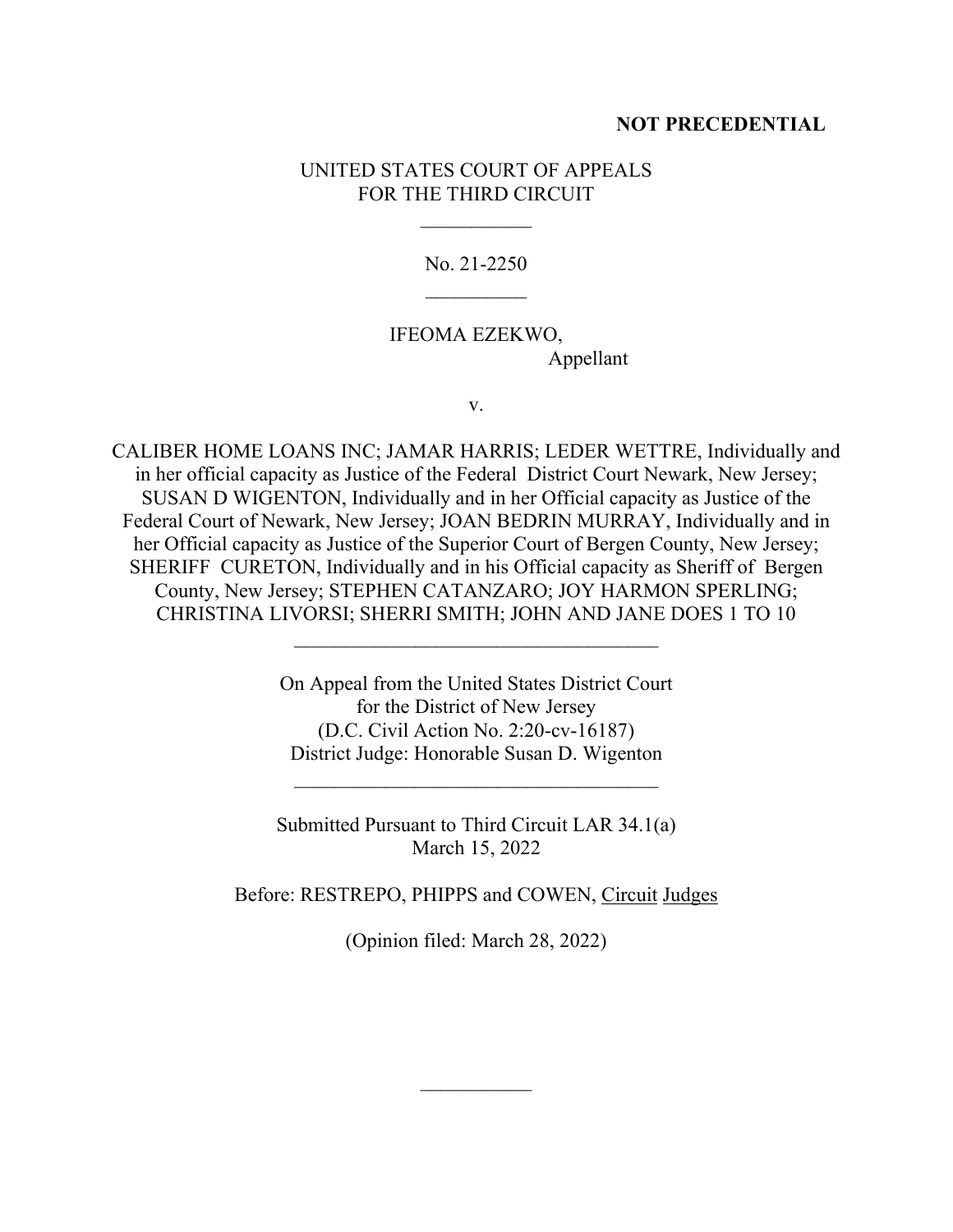## OPINION[\\*](#page-2-0)  $\overline{\phantom{a}}$

#### PER CURIAM

U.S. Bank Trust obtained a default judgment in New Jersey foreclosure proceedings in which Ifeoma Ezekwo was named as one of the defendants, clearing the way for her home to be sold at a sheriff's sale. The state foreclosure court later entered an order denying Ezekwo's counseled motion to set aside the sheriff's sale. Ezekwo's appeal of that order was pending at the time she filed this pro se action in the District Court against Caliber Home Loans, Inc., the final servicer of Ezekwo's mortgage. In her complaint, Ezekwo echoed—if not adopted explicitly—the arguments she raised in her motion to set aside the sheriff's sale: principally, that the foreclosure judgment and subsequent sheriff's sale are unlawful because Ezekwo was misled by Caliber as to the monthly payment amount required under a loan modification program. [1](#page-2-1)

The District Court denied Ezekwo's recusal motion and granted Caliber's motion to dismiss under Federal Rules of Civil Procedure 12(b)(1) and 12(b)(6). The District Court agreed with Caliber that Ezekwo's complaint is barred by the Rooker-Feldman<sup>[2](#page-2-2)</sup> doctrine and, alternatively, by New Jersey's Entire Controversy Doctrine (the ECD).

<span id="page-2-0"></span><sup>\*</sup> This disposition is not an opinion of the full Court and pursuant to I.O.P. 5.7 does not constitute binding precedent.

<span id="page-2-1"></span> $1$  Ezekwo filed an amended complaint, but it was struck by the District Court as procedurally improper. The operative pleading in this case is thus the original complaint.

<span id="page-2-2"></span> $^{2}$  D.C. Ct. of Appeals v. Feldman, 460 U.S. 462 (1983); Rooker v. Fid. Tr. Co., 263 U.S. 413 (1923).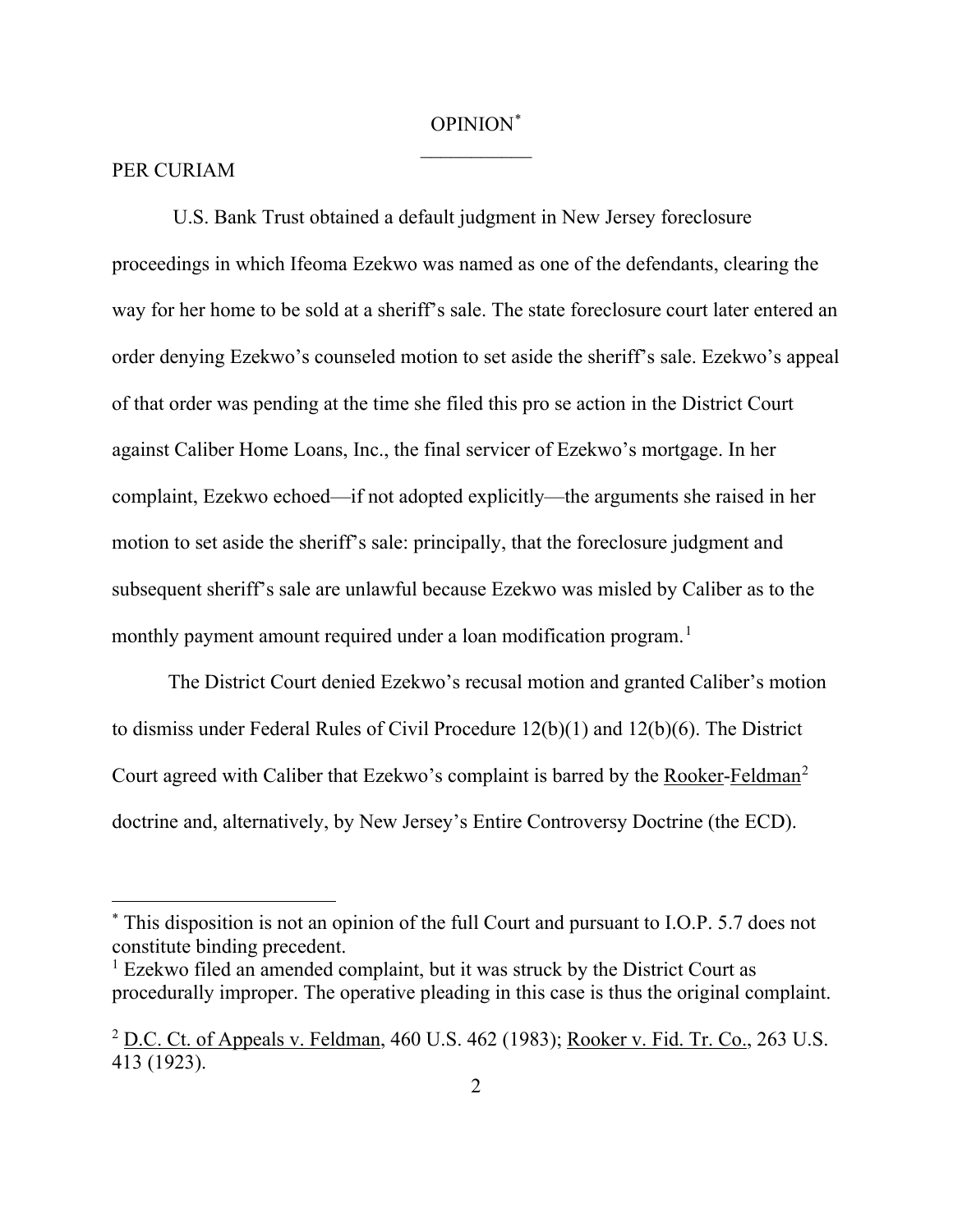Ezekwo timely appealed the District Court's judgment. We have jurisdiction under 28 U.S.C. § 1291. The District Court's recusal ruling is reviewed for abuse of discretion. Butt v. United Bhd. of Carpenters & Joiners of Am., 999 F.3d 882, 891 (3d Cir. 2021). The remainder of our review is de novo. See Newark Cab Ass'n v. City of Newark, 901 F.3d 146, 151 (3d Cir. 2018); Turner v. Crawford Square Apartments III, L.P., 449 F.3d 542, 547 (3d Cir. 2006). We may affirm on any grounds supported by the record. Tourscher v. McCullough, 184 F.3d 236, 240 (3d Cir. 1999).

Given the opening brief's overwhelming preoccupation with matters unrelated to this appeal, see, e.g., Br. 13 ("The preclusion order Judge Bumb issued is false"); Br. 20 ("The Appellant wants the Court of Appeals to order to close the Catholic Church as an organization"), there is a question whether Ezekwo meaningfully contests any of the bases on which the District Court ruled. A wholesale forfeiture would be reason enough to affirm. See In re Wettach, 811 F.3d 99, 115 (3d Cir. 2016); see also Emerson v. Thiel Coll., 296 F.3d 184, 190 n.5 (3d Cir. 2002) (per curiam) (applying forfeiture rule to a pro se case). But we need not go down that path; if the brief is liberally construed, certain of Ezekwo's arguments on appeal suffice to preserve the relevant issues for our review.

Ultimately, the District Court did not abuse its discretion or commit any reversible error. Ezekwo's recusal motion was properly denied because it was all scorn and no substance; the record lacks any indicia of partiality by the District Court. See Securacomm Consulting, Inc. v. Securacom Inc., 224 F.3d 273, 278 (3d Cir. 2000) ("We